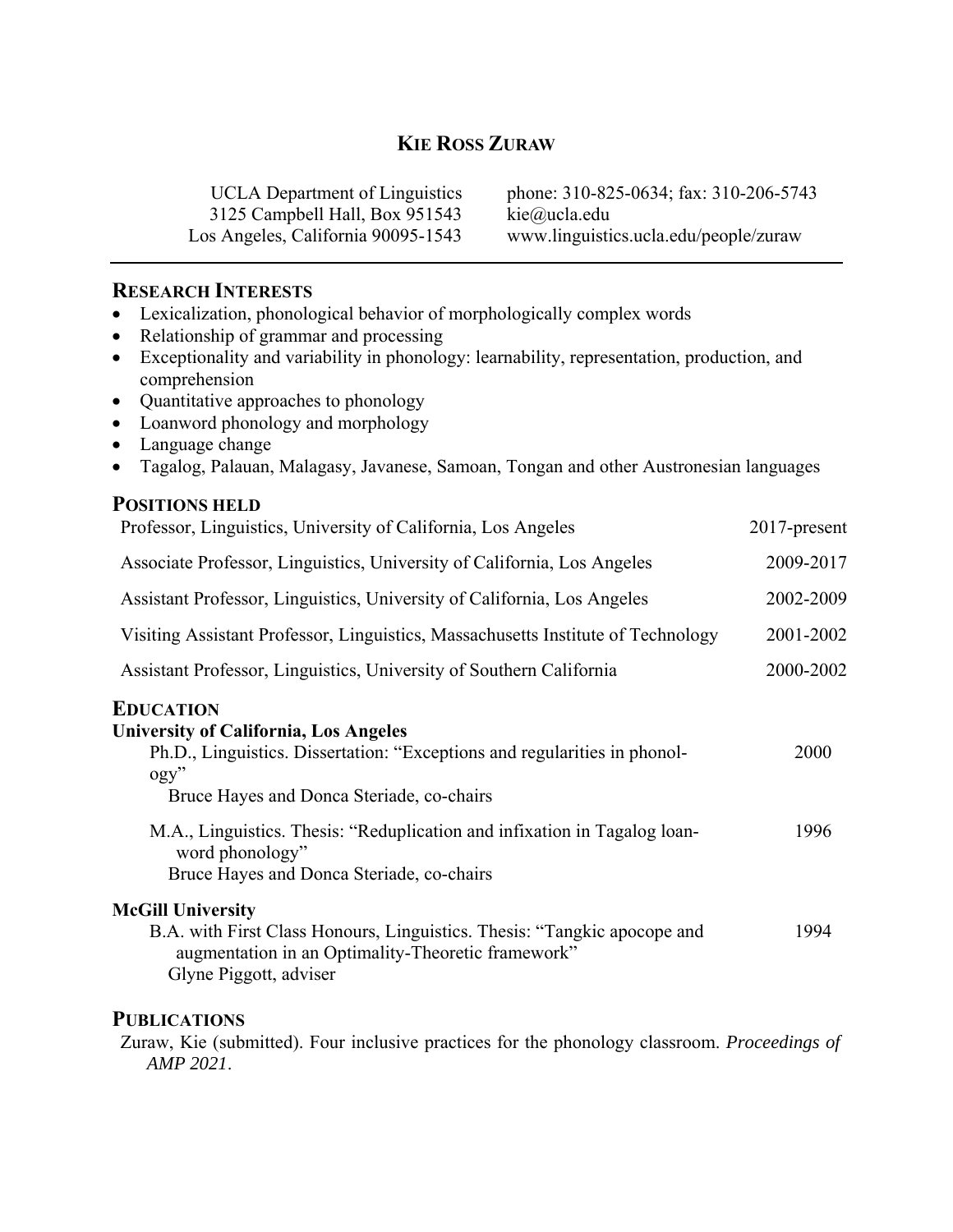- Zuraw, Kie, Isabelle Lin, Meng Yang, and Sharon Peperkamp (2021). Competition between whole-word and decomposed representations of English prefixed words. *Morphology* 31: 201-237.
- Edited volume (2020): *Japanese/Korean Linguistics*, Volume 26. Ed. by Shoichi Iwasaki, Susan Strauss, Shin Fukuda, Sun-Ah Jun, Sung-Ock Sohn, and Kie Zuraw. CSLI Publications.
- Zuraw, Kie, Ann M. Aly, Isabelle Lin, and Adam J. Royer (2019). Gotta catch 'em all: skills grading in undergraduate linguistics. *Language: Innovations in Teaching Linguistics* 95(4): e406-e427.
- Zuraw, Kie, Kathleen Chase O'Flynn, and Kaeli Ward (2019). Non-native contrasts in Tongan loans. *Phonology* 36(1): 127-170.
- Daland, Robert and Kie Zuraw (2018). Loci and locality of informational effects on phonetic implementation. *Linguistics Vanguard* 4(s2).
- Zuraw, Kie (2018). Beyond trochaic shortening. *Language: Phonological Data and Analysis* 94(1): e1-e42.
- Shih, Stephanie and Kie Zuraw (2017). Phonological conditions on variable adjective-noun word order in Tagalog. *Language: Phonological Data and Analysis* 93: e317-e352.
- Zuraw, Kie and Bruce Hayes (2017). Intersecting constraint families: an argument for Harmonic Grammar. *Language* 93: 497-548.
- Zuraw, Kie (2017). Variable component interaction: data from Tagalog nasal substitution. In Heather Newell, Máire Noonan, Glyne Piggott, and Lisa Travis (eds.), *The structure of words at the interfaces*. Oxford University Press, Pp. 126-140.
- Zuraw, Kie (2016). Polarized variation. *Catalan Journal of Linguistics* 15: 145-171.
- Minkova, Donka and Kie Zuraw (2016). Ambisyllabicity in English: present and past. *The Cambridge handbook of English historical linguistics*. Cambridge University Press, Pp. 424-443.
- Zuraw, Kie and Sharon Peperkamp (2015). Aspiration and the gradient structure of English prefixed words. In The Scottish Consortium for ICPhS 2015 (Ed.), *Proceedings of the 18th International Congress of Phonetic Sciences.* Glasgow, UK: the University of Glasgow. Paper number 0382, 1-5.
- Zuraw, Kie (2015). Allomorphs of French *de* in coordination: a reproducible study. *Linguistics Vanguard* 1: 57-68.
- Zuraw, Kie, Kristine Yu and Robyn Orfitelli (2014). Word-level prosody of Samoan. *Phonology* 31: 271-327.
- Zuraw, Kie (2013). \*MAP constraints. Unpublished manuscript.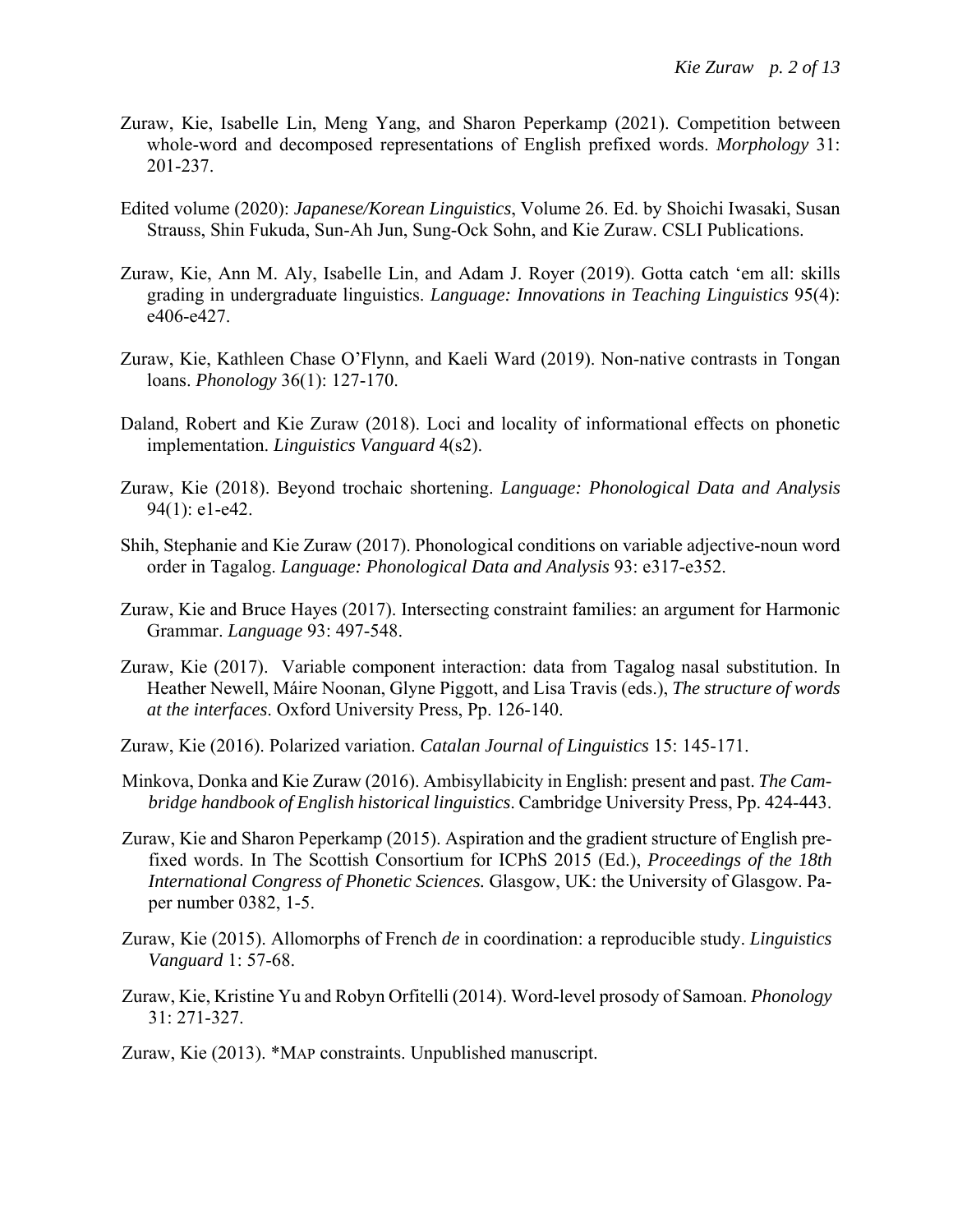- Daland, Robert and Kie Zuraw (2013). Does Korean defeat phonotactic word segmentation?. *Proceedings of the 51st Annual Meeting of the Association for Computational Linguistics (Volume 2: Short Papers)*. Pp. 873-877.
- Zuraw, Kie (2010). model of lexical variation and the grammar: with application to Tagalog nasal substitution. *Natural Language and Linguistic Theory* 28: 417-472.
- Zuraw, Kie (2009). Treatments of weakness in phonological theory. In Donka Minkova (ed.) *Phonological Weakness in English*. Palgrave MacMillan. Pp. 9-28.
- Hayes, Bruce, Kie Zuraw, Péter Siptár, and Zsusza Londe (2009). Natural and unnatural constraints in Hungarian vowel harmony. *Language* 85: 822-863.
- Zuraw, Kie and Yu-an Lu (2009). Diverse repairs for multiple labial consonants. *Natural Language and Linguistic Theory* 27: 197-224.
- Zuraw, Kie (2009). Frequency influences on rule application within and across words. *Proceedings of CLS (Chicago Linguistic Society) 43*, *number 2 (The Panels)*: 283-309.
- Zuraw, Kie (2007). The role of phonetic knowledge in phonological patterning: Corpus and survey evidence from Tagalog infixation. *Language* 83. Pp. 277-316.
- Zuraw, Kie (2006). Using the Web as a phonological corpus: A case study from Tagalog. *EACL-2006: Proceedings of the 11th Conference of the European Chapter of the Association for Computational Linguistics/Proceedings of the 2nd International Workshop on Web As Corus*. Pp. 59-66.
- Zuraw, Kie (2006). Language change, probabilistic models of. In Ken Brown, editor, *The Encyclopedia of Language and Linguistics*, 2nd edition. Boston: Elsevier, 349-357.
- Zuraw, Kie (2003). Probability in language change. In Rens Bod, Jennifer Hay, and Stephanie Jannedy, editors, *Probabilistic Linguistics*. Cambridge, MA: MIT Press. Pp. 139-176.
- Zuraw, Kie (2003). Optimality Theory in linguistics. In Michael Arbib, editor, *Handbook of Brain Theory and Neural Networks*, 2nd edition. Cambridge, MA: MIT Press. Pp. 819-822.
- Zuraw, Kie (2003). Patterned exceptions in phonology. (dissertation summary) *Glot International* 7. Pp. 1-3.
- Zuraw, Kie (2002). Aggressive reduplication. *Phonology* 19. Pp. 395-439.
- Zuraw, Kie (2002). Vowel reduction in Palauan reduplicants. *Proceedings of AFLA 8: The Eighth Meeting of the Austronesian Formal Linguistics Association. MIT Working Papers in Linguistics* 44. Pp. 385-398.
- Curtin, Suzanne and Kie Zuraw (2002). Explaining Constraint Demotion in a Developing System. In Barbora Skarabela, Sarah Fish, and Anna H.-J. Do, editors, *BUCLD 26: Proceedings of the 26th annual Boston University Conference on Language Development*, Vol. 1. Cascadilla Press. Pp. 118-129.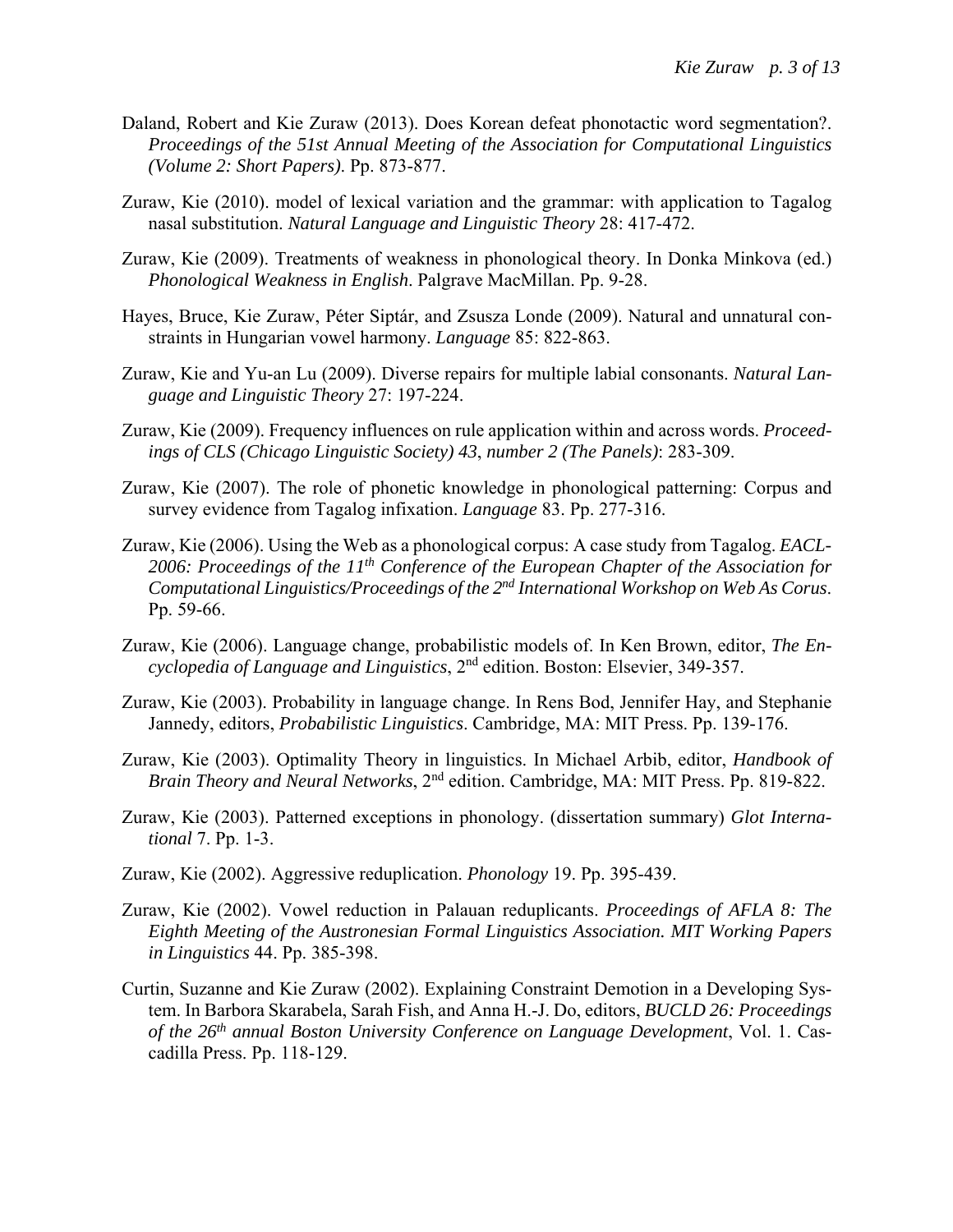Zuraw, Kie (1999). Regularities in the derived lexicon. *University of Alberta Papers in Experimental and Theoretical Linguistics* 6. Pp. 97-105.

### **COLLOQUIA AND INVITED/KEYNOTE CONFERENCE PRESENTATIONS**

- (2018) Frequency and Predictability: How and Why do They Influence Phonological Rules. Austronesian Formal Linguistics Association, Academia Sinica, Taipei.
- (2018) How do frequency and predictability influence phonological rules? Mechanisms and case studies. NYU Linguistics colloquium.
- (2018) Distributional influences on pronunciation: mechanisms and case studies. Harvard Linguistics Circle.
- (2016, 2017). The breadth of the candidate set. Old World Conference on Phonology 2017; UC Santa Cruz 2016.
- (2015). Morphologically complex words: pure reduction vs. structure. Annual Meeting on Phonology, Vancouver, University of British Columbia and Simon Fraser University.
- (2015). Polarized patterns of variation in (mainly) phonology. University of California, Merced.
- (2015, 2x). Polarized variation. University of Massachusetts, Amherst; McGill University.
- (2015). Polarized exceptions: extreme bimodal distributions of exceptional words. Old World Conference on Phonology, at Universitat Autònoma de Barcelona.
- (2014, 2x). Of mice and (of) men. Phonological influences on the omissibility of French *de* in coordination. Leipzig University; Boston University.
- (2014). Phonotactics and alternations in the diachronic development of trochaic shortening in Central Pacific. NELS (North East Linguistic Society), at MIT.
- (2014). Beyond trochaic shortening. Austronesian Formal Linguistics Association, at University of Hawaii, Manoa.
- (2012, 2x). Quantitative patterns of constraint interaction. WCCFL (West Coast Conference on Formal Linguistics) at UC Santa Cruz; Seoul National University.
- (2011, 4x). Predicting Korean *sai-siot*: phonological and non-phonological factors. MIT; UC Berkeley; Seoul National University, Japanese/Korean Linguistics Conference; McGill University, Phonology in the 21<sup>st</sup> Century conference in honour of Glyne Piggott.
- (2010, 5x). Marginal contrasts in Tongan loanword phonology. University of Massachusetts, Amherst; Yale University; Stanford University; Seoul National University; University of Ottawa.
- (2009). Prosodic domains for segmental processes? Evidence from some Austronesian languages. UC Santa Cruz, meeting of the Austronesian Formal Linguistics Association.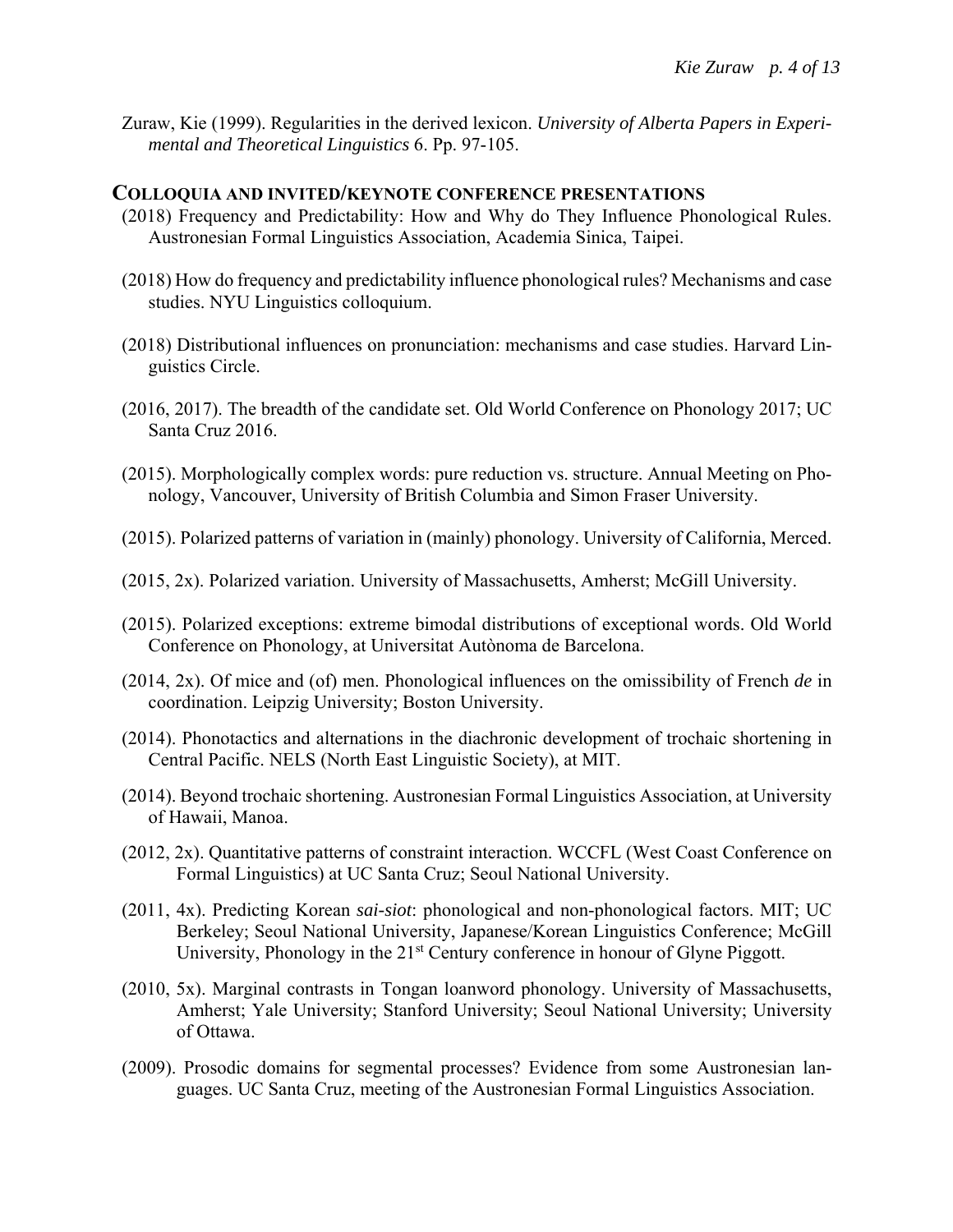- (2008). Natural and unnatural constraints in Hungarian vowel harmony. Northwestern University. [joint work with Bruce Hayes, Péter Siptár, and Zsuzsa Londe]
- (2008). Mapping patterns and surface patterns. UC San Diego.
- (2007). The phonology of morphologically complex words. Chicago Linguistic Society.
- (2007). Extrapolating generalizations from existing words to new words: modeling Palauan suffixation. McGill University, meeting of the Austronesian Formal Linguistics Association.
- (2006). Phonological grammar and lexical access. Universität Siegen.
- (2006). Cluster splittability and phonetic knowledge: Corpus and survey evidence from Tagalog. University College London.
- (2006). Phonetic knowledge in phonological patterning: Corpus and survey evidence from Tagalog infixation. MIT.
- (2006). Modeling phonological variation in a text corpus. Rice University.
- (2005). The role of phonetic knowledge in phonological patterning: Corpus and survey evidence from Tagalog infixation. UC Santa Cruz.
- (2003). Infixation in Tagalog: markedness vs. similarity. UC Berkeley.
- (2002). Reduplicative construals. UC Santa Barbara.
- (2002). Lexical variation. University of Massachusetts Amherst.
- (2002). Pseudo-, near-, and real reduplication. UCLA.
- (2000 3x, 2001). Exceptions and regularities in phonology. USC; UC Irvine; UCLA; MIT.

#### **REFEREED CONFERENCE PRESENTATIONS**

- Shih, Stephanie and Kie Zuraw (2014). Predicting variable adjective-noun word order in Tagalog. Austronesian Formal Linguistics Association, at University of Hawaii, Manoa.
- Shih, Stephanie and Kie Zuraw (2014). Phonological factors in Tagalog adjective-noun word order variation. Linguistic Society of America, Minneapolis.
- (2012). Floating prosody: evidence from Tagalog two-syllable reduplication. Manchester Phonology Meeting, Manchester, UK.
- Zuraw, Kie, Robyn Orfitelli and Kristine Yu (2008). Word-level prosody of Samoan. Austronesian Formal Linguistics Association, Sydney, Australia. [could not attend; Orfitelli presented]
- (2007). Tagalog tapping and the interface between lexical access and grammar. Linguistic Society of America, Anaheim, CA.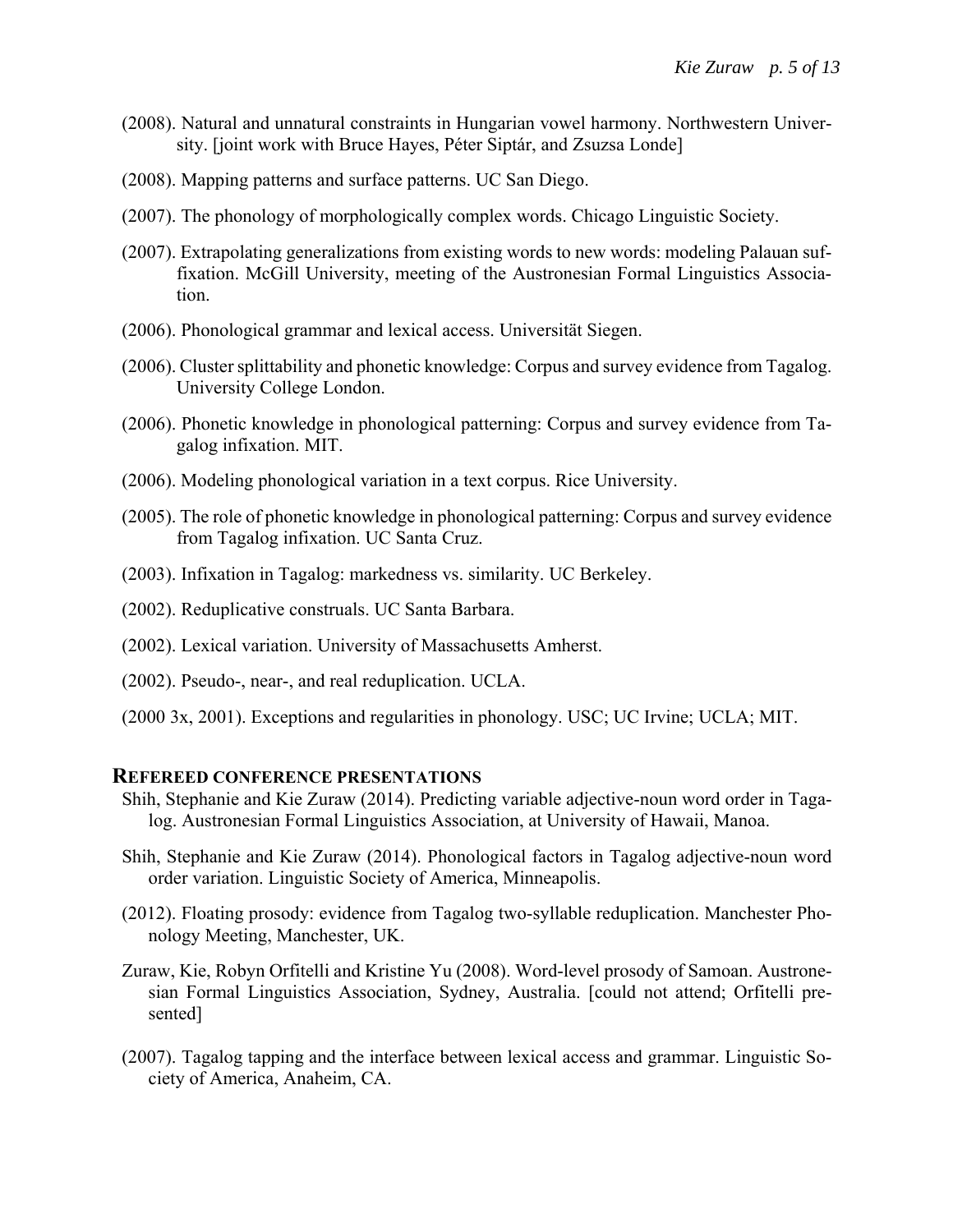- (2006). The lexical-access/grammar interface: Accounting for Tagalog tapping. Manchester Phonology Meeting, Manchester, UK.
- (2006). A frequency effect conditioned by phonological grammar. Quantitative Investigations in Theoretical Linguistics, Osnabrück, Germany.
- (2006). Using the Web as a phonological corpus: A case study from Tagalog. Meeting of the European Chapter of the Association for Computational Linguistics, Workshop on Web As Corpus, Trento, Italy.
- (2006). Variation in Tagalog tapping: word structure and frequency. International Conference on Austronesian Linguistics, Puerto Princesa, Palawan, Philippines.
- (2005). Cluster splittability: corpus and survey evidence from Tagalog. Old World Conference on Phonology, Tromsø, Norway.
- (2005). Cluster splittability: corpus and survey evidence from Tagalog. Linguistic Society of America, Oakland, CA.
- (2003). Infixation in Tagalog: cluster markedness vs. similarity. Groupe de recherche phonologie, Montpellier, France.
- Curtin, Suzanne and Kie Zuraw (2001). Explaining constraint demotion in a developing system. Boston University Conference on Language Development, Boston, MA.
- (2001). Vowel reduction in Palauan reduplicants. Austronesian Formal Linguistics Association, Cambridge, MA.
- (2001). The extension of semiproductive morphophonemic processes to novel forms: an Optimality-Theoretic model and simulation. West Coast Conference on Formal Linguistics, Los Angeles.
- (2000). Aggressive reduplication in Tagalog. Linguistic Society of America, Chicago.
- (1999). Knowledge of lexical regularities: evidence from Tagalog nasal substitution. Linguistic Society of America, Los Angeles.
- (1996). Moving phonotactics: variability in infixation and reduplication of Tagalog loanwords. Austronesian Formal Linguistics Association, Los Angeles.

### **INVITED WORKSHOP AND PANEL PRESENTATIONS**

- (2018). Dreaming in Taglish? Panel presentation at Dreaming in Filipino: Languages and Literatures Beyond English. UCLA Asian American Studies Department and Center for Southeast Asian Studies
- (2017). Discussant, LSA special session on learning lexical specificity in phonology. Linguistic Society of America Annual Meeting, Austin, TX.
- (2012). Multiple dimensions of stress faithfulness in Tagalog. University of Delaware Workshop on Stress and Accent.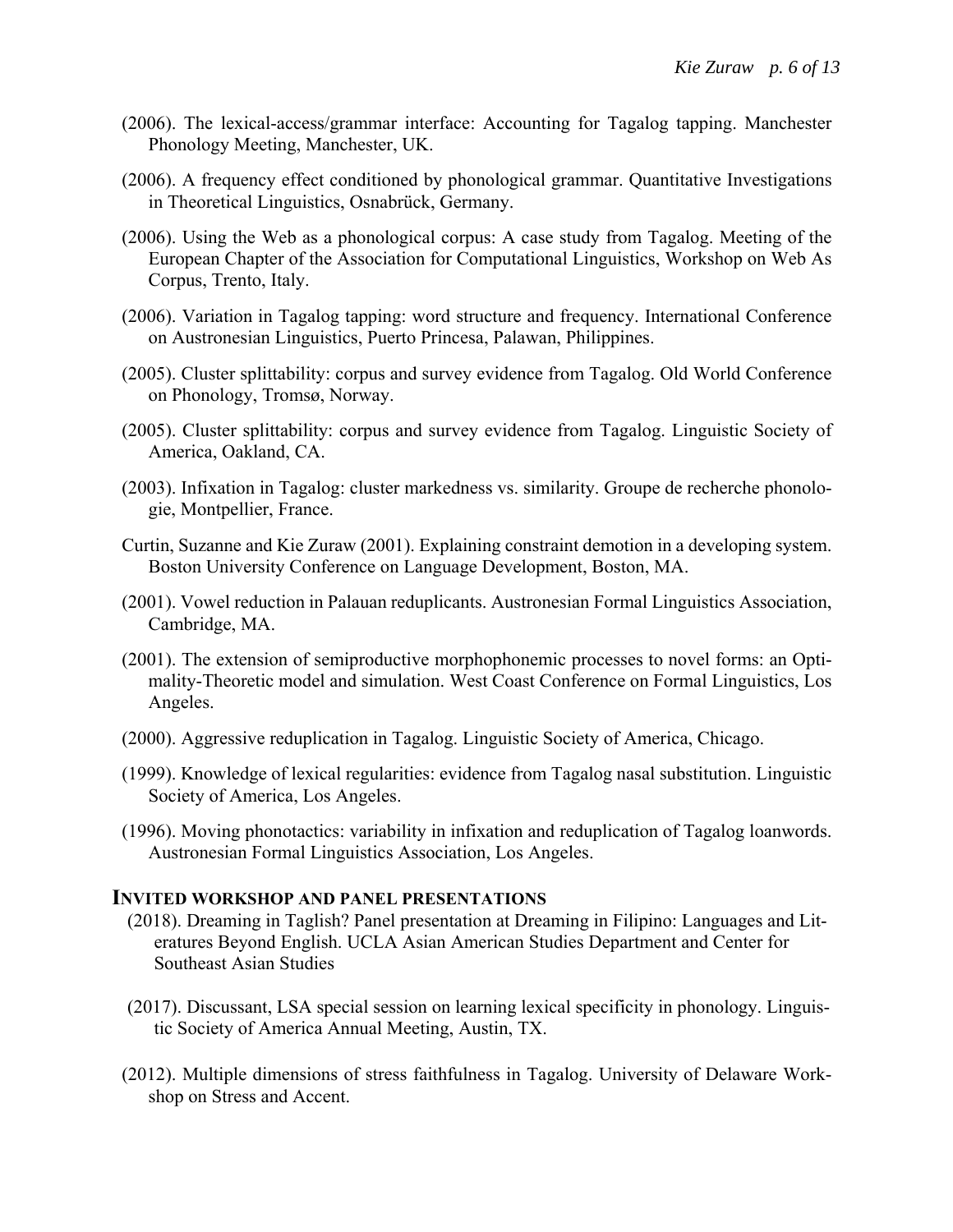- (2012). Quantitative constraint interaction within and across components. Exploring the Interfaces 1: Word Structure, McGill University.
- (2008). Mapping patterns vs. surface patterns for semi-productive rules. Workshop on Semiproductivity in Grammar, Tufts University.
- (2007). with Kevin Ryan. Frequency influences on phonological rule application within and across words. Workshop on Variation, Gradience, and Frequency in Phonology held at LSA Institute, Stanford University
- (2004). Two web-based techniques and what they tell us about Tagalog infixation. Workshop on Redefining Elicitation: Novel data in phonological theory, New York University.
- (2003). Phonotactics and the distribution of optional rules. IGERT Workshop on the Cognitive Science of Language. Department of Cognitive Science, Johns Hopkins University.
- (1999). Regularities in the polymorphemic lexicon. Workshop on the Lexicon in Phonetics and Phonology, University of Alberta.

### **OTHER PRESENTATIONS**

- Shih, Stephanie and Kie Zuraw (2015). Phonological conditions on Tagalog adjective-noun word order. Southern California April Meeting on Phonology, UC San Diego.
- (2005). Cluster splittability in Tagalog: corpus and survey evidence. Austronesian Formal Linguistics Association, Los Angeles.
- (2004). Probabilistic reasoning in undoing an optional neutralizing rule. Southwest Workshop on Optimality Theory, University of California, Santa Cruz.
- (2002). Inheritance of exceptionality by the Palauan reduplicant. Southwest Workshop on Optimality Theory, University of Texas, Austin.
- (2001). String-level correspondence. Southwest Workshop on Optimality Theory, University of Southern California.
- Curtin, Suzanne and Kie Zuraw (2001). Learning the ranking: accounting for variation in acquisition. Southwest Workshop on Optimality Theory, University of Southern California.
- (1998). Tagalog nasal substitution: allomorphic Emergence of the Unmarked. Southwest Workshop on Optimality Theory, University of Arizona, Tucson.

#### **REFEREED POSTERS**

- Zuraw, Kie (2021). Four inclusive practices for the phonology classroom. Annual Meeting on Phonology (AMP), Toronto.
- Zuraw, Kie and Sharon Peperkamp (2015). Aspiration and the gradient structure of English prefixed words. 18th International Congress of Phonetic Sciences, Glasgow.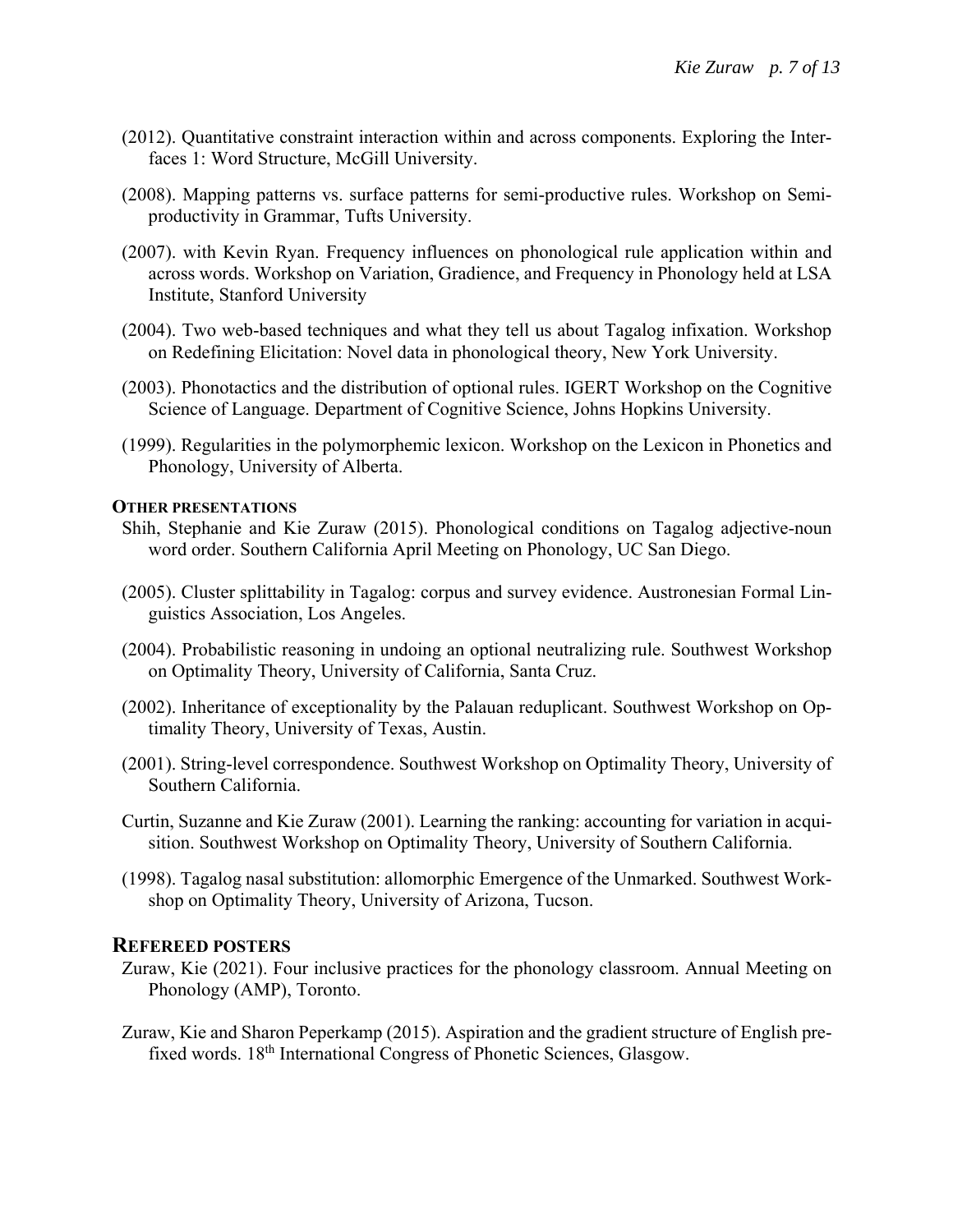(2006). Item-by-item and within-item variation in a corpus study of Tagalog. Conference on Laboratory Phonology, Paris.

## **SOFTWARE**

**FeaturePad**, a tool for learning feature theory 1998

| TEACHING                 |                                                                                                                                                                                                                                                                                                                                                                                                                                                                                              |              |
|--------------------------|----------------------------------------------------------------------------------------------------------------------------------------------------------------------------------------------------------------------------------------------------------------------------------------------------------------------------------------------------------------------------------------------------------------------------------------------------------------------------------------------|--------------|
| <b>UCLA</b>              |                                                                                                                                                                                                                                                                                                                                                                                                                                                                                              | 2002-present |
| Graduate                 | Phonological Theory I<br>Phonological Theory II<br>Phonological Theory III<br>Field Methods I & II (co-taught with Hilda Koopman):<br>Malagasy, Javanese, Samoan, Tongan<br>Topics in Phonetics and Phonology:<br>Loanword phonology                                                                                                                                                                                                                                                         |              |
|                          | The prosodic word<br>Lexical access and the phonology of morphologically complex words<br>Variation in phonology (co-taught with Bruce Hayes)<br>Intonation field methods, Tagalog (co-taught with Sun-Ah Jun)<br>Speech planning and phonological grammar<br>Sign language phonology for phonology teachers<br>English and Spanish in contact in Los Angeles; Community-engaged<br>pedagogy<br>Topics in Linguistics<br>Statistics practicum (co-taught with Megha Sundara and Kristine Yu) |              |
|                          | Undergraduate Introduction to General Phonetics<br>Associated honors seminars: Sociophonetics; Forensic phonetics<br>Phonology I<br>Phonology II<br>Associated honors seminar: Learning algorithms in Optimality Theory<br>Variable Topics Research Seminars: English and Spanish in Contact in Los<br>Angeles                                                                                                                                                                               |              |
| Paulo, Brazil            | Escola de Inverno em Linguística Formal, University of Campinas, São<br>Modeling phonological variation                                                                                                                                                                                                                                                                                                                                                                                      | 2013         |
|                          | <b>Seoul National University mini-course</b><br>Quantitative models of phonological variation                                                                                                                                                                                                                                                                                                                                                                                                | 2012         |
| <b>English Phonetics</b> | <b>Chonnam National University International Summer School,</b><br>Gwangju, Jeollanam-do, Korea                                                                                                                                                                                                                                                                                                                                                                                              | 2011         |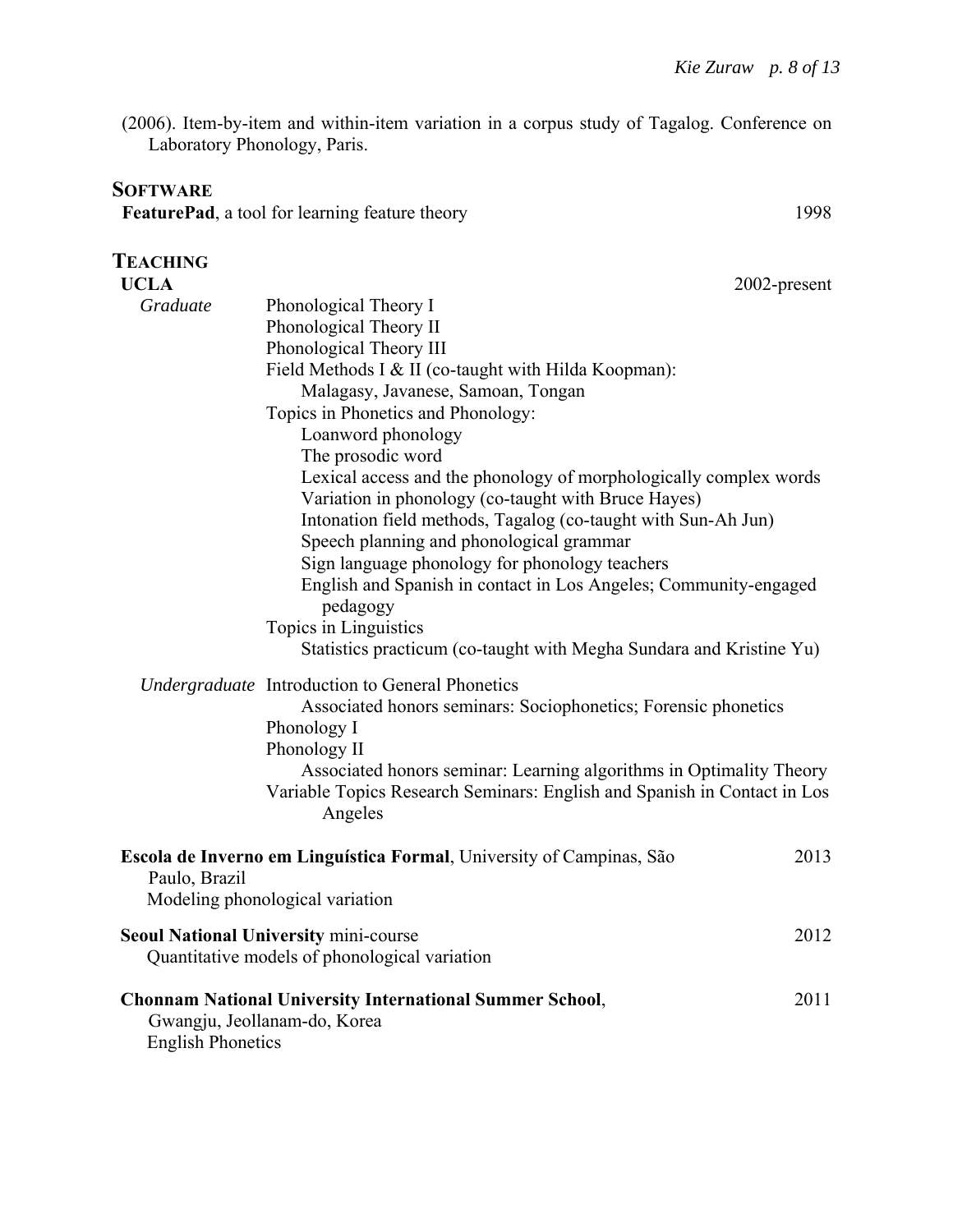| (summer school)                                 | <b>Linguistic Society of America Institute, held at Stanford University</b><br>The phonological status of morphologically complex words      | 2007      |
|-------------------------------------------------|----------------------------------------------------------------------------------------------------------------------------------------------|-----------|
| Normale Supérieure<br>Introduction to Phonology | <b>École d'automne de linguistique, Cognitive Studies Department, École</b>                                                                  | 2007      |
|                                                 | Cognitive Studies Department, École Normale Supérieure<br>Series of three lectures. Morphophonology in paradigms: data, grammars, and models | 2007      |
| <b>MIT</b>                                      |                                                                                                                                              | 2001-2002 |
| Undergraduate                                   | Language and Its Structure I: Phonology                                                                                                      |           |
| Graduate                                        | Advanced Phonology (co-taught with Michael Kenstowicz)<br>Topics in Phonology: Computation in Optimality Theory                              |           |
| <b>USC</b>                                      |                                                                                                                                              | 2001-2002 |
| Undergraduate                                   | Language and Mind (co-taught with Maryellen MacDonald)                                                                                       |           |
| Graduate                                        | Phonology<br>Special Topics: Computation in Optimality Theory                                                                                |           |
| UCLA (as graduate student)                      | <i>Undergraduate</i> Introduction to Linguistics                                                                                             | 1994-2000 |

## **ADVISING (at UCLA unless otherwise indicated)**

### *(Co-)chair of dissertation committee*

- Jinhee Lee (Interdepartmental Program in Applied Linguistics, 2019). *The organization of institutional interaction in a radio counseling call-in show*. Co-chair with John Heritage.
- Eleanor Glewwe (2019). *Bias in Phonotactic Learning: Experimental Studies of Phonotactic Implicationals.*
- Isabelle Lin (2019). *Functional Load, Perception, and the Learning of Phonological Alternations*. Co-chair with Megha Sundara.
- Jesse Zymet (2018). *Lexical propensities in phonology: corpus and experimental evidence, grammar, and learning*. Co-chair with Bruce Hayes.
- Adam Chong (2017). *On the relation between phonotactic and alternation learning*. Co-chair with Megha Sundara.
- Yu Tanaka (2017). *The sound pattern of Japanese surnames*. Co-chair with Bruce Hayes.
- Dustin Bowers (2015). *A System for Morpho-Phonological Learning.* Co-chair with Bruce Hayes. Kevin Ryan (2011). *Gradient weight in phonology.* Co-chair with Bruce Hayes.
- Ingvar Löfstedt (2010). *Phonetic Effects in Swedish Phonology: Allomorphy and Paradigms.* Cochair with Bruce Hayes.
- Katie Tang (2008). *The Phonology and Phonetics of Consonant-Tone Interaction.* Co-chair with Russ Schuh.
- Jeff Heinz (2007). *Inductive learning of phonotactic patterns.* Co-chair with Ed Stabler.

Andy Martin (2007). *The evolving lexicon.*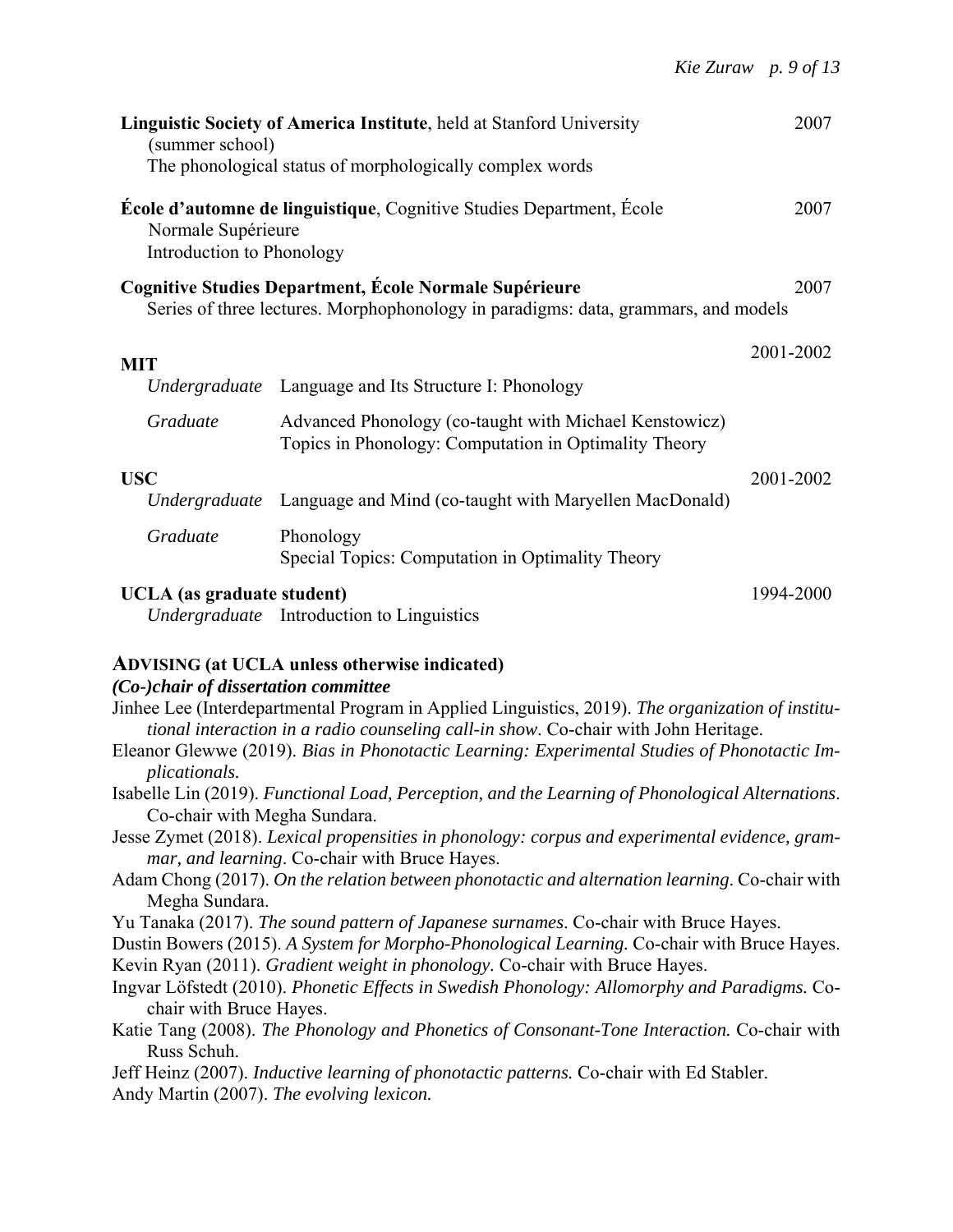### *(Co-)chair of M.A. committee or screening committee*

- Noah Elkins (2020). *Prefix independence: typology and theory*. Co-chair with Bruce Hayes.
- Jinyoung Jo (2020). *Loss of productivity in phonological processes: the case of Korean vowel harmony*. Co-chair with Bruce Hayes.
- Andy Zhongshi Xu (2019). *Choosing rhotacization site in Beijing Mandarin: The role of perceptual similarity*. Co-chair with Bruce Hayes
- Blake Lehman (2018). *Tone-prominence interaction in Hän Athabaskan.*
- Isabelle Lin (2016). *Processing tone sequences in standard Mandarin*. Co-chair with Megha Sundara.
- Eleanor Glewwe (2015). *Tonal Assignment in English Loanwords in Mandarin Chinese.*
- Jesse Zymet (2014*). Distance-based decay in long-distance phonological processes: probabilistic models for Malagasy, Latin, English, Hungarian, and Sanskrit.* Co-chair with Bruce Hayes.
- Yu Tanaka (2013). *Testing the roles of distinctiveness and recoverability in Japanese hypocoristic formation*.
- James Pannacciulli (2010).
- Kevin Ryan (2008). *Morphotactics: Affix order variation and learnability in Tagalog and other languages.* Co-chair with Bruce Hayes.
- Sameer Khan (2006). *Similarity avoidance in Bengali fixed-segment reduplication.*
- Andy Martin (2004). *Assimilation and avoidance in Navajo sibilant harmony*.
- Jeff Heinz (2004). *Metathesis in Kwara'ae*.
- Guanjun Feng (USC, 2001). *A simulation of Lardil language change.* Chair of screening committee.
- Youssef Nouhi (USC, 2001). *Syllabification and the distribution of schwa in Moroccan Arabic.* Chair of screening committee.

## *Other graduate advising*

Anissa Gladney (2021). Member of MA committee

- Canaan Breiss (2021). *Lexical Conservatism in phonology: theory, experiments, and computational modeling*. Member of PhD committee
- Connor Mayer (2021). *Issues in Uyghur Backness Harmony: Corpus, Experimental, and Computational Studies*. Member of PhD committee
- Abeer Abbas (2021). *Farasani Arabic intonational Phonology: A preliminary model*. Member of MA committee.
- Brice Roberts (2020). *An Autosegmental Metrical Model of Shanghainese Tone and Intonation*. Member of dissertation committee.
- Jennifer Kuo (2020). *Evidence for base-driven alternation in Tgdaya Seediq*. Member of MA committee.
- Jake Aziz (2020). *A preliminary model of Malagasy intonation*. Member of MA committee.
- Franny Brogan (Department of Spanish and Portuguese, 2018). *Sociophonetically-based phonology: An Optimality Theoretic account of /s/ lenition in Salvadoran Spanish*. Member of dissertation committee.
- Beth Sturman (2018). Lenition, learnability, and the P-map: An artificial grammar learning study.
- Canaan Breiss (2018). *The Role of Markedness in Phonological Processing Above the Word Level*. Member of MA thesis committee.
- Connor Mayer (2018). *An Algorithm for Learning Phonological Classes from Distributional Similarity*. Member of MA thesis committee.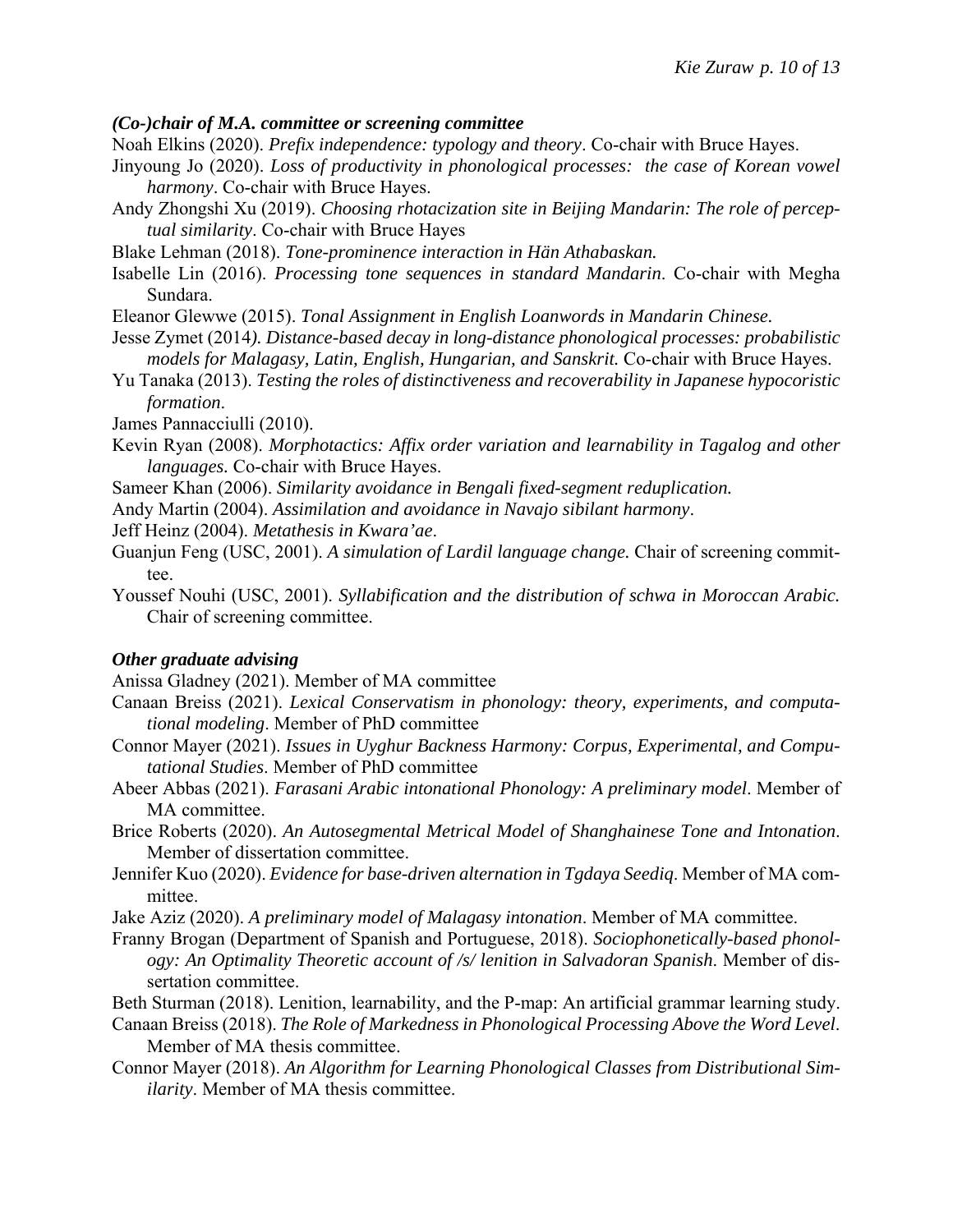- Rachel Jacobson (2017). *Simultaneous learning of attested vowel harmony and unattested consonant harmony.* Member of MA thesis committee.
- Jacob Adams (2017). Member of MA thesis committee.
- Luke West (2017). *Word prosody and intonation of Sgaw Karen.* Member of MA thesis committee.
- Mariška Bolyanatz (Department of Spanish and Portuguese, 2017). *Plural production and perception in Santiago Spanish*. Member of dissertation committee.
- Adeline Tan (2016). *The phonology of stem-final /sp/ clusters in Singaporean English*. Member of M.A. thesis committee.
- Brice Roberts (2016). *A preliminary model of Shanghainese intonational phonology*. Member of M.A. thesis committee.
- Jessica DeLisi (Program in Indo-European Studies, 2015). *Diachronic Studies in Armenian Prosody and Epenthesis.* Member of dissertation committee.
- Yun Jung Kim (2015). walk *is in* walks *but not in* walking*?: 6-month-olds' segmentation and representation of morphologically complex words.* Member of dissertation committee.
- Laura McPherson (2014). *Replacive grammatical tone in the Dogon languages.* Member of dissertation committee.
- Ann Aly Bailey (2014). *Cuban Spanish Intonation: Evidence from controlled and semi-spontaneous speech.* Member of M.A. thesis committee.
- Adam Chong (2013). *Processing allophonic variants in the visual world paradigm*. Member of M.A. thesis committee.
- Victoria Mateu (2013). *Clitic omission in Spanish-speaking children: Evaluating the roles of competence and performance*. Member of M.A. thesis committee.
- Nancy Ward (2013). *The role of modality and register in imitation by adults and children.* Member of dissertation committee.
- James White (2013). *Bias in phonological learning: evidence from saltation*. Member of dissertation committee.
- Dustin Bowers (2012). *Phonological restructuring in Odawa*. Member of M.A. thesis committee.
- Kristine Yu (2011). *The learnability of tones from the speech signal*. Member of dissertation committee.
- Brenna Reinhart (Germanic Languages, 2010). *From Opfer to Gangsta: the Evolving Linguistic Representations of Turkish-Germans in the Media.* Member of dissertation committee.
- Andrew Byrd (Program in Indo-European Studies, 2010). *Reconstructing Indo-European syllabification*. Member of dissertation committee.
- Justin Nuger (UC Santa Cruz, 2010). *Architecture of the Palauan Verbal Complex.* Member of dissertation committee.
- Marc Garellek (2010). *The acoustics of coarticulated non-modal phonation.* Member of M.A. thesis committee.
- Thomas Graf (2010). *Logics of phonological reasoning*. Member of M.A. thesis committee.
- Andréa Davis (Utrecht Institute of Linguistics, 2010). *Word segmentation: the role of contrast*. Member of M.A. thesis committee.
- Molly Shilman (2008). *On the question of accent domains in English*. Member of dissertation committee.
- Jennifer Fischer (2008). *Vowel height harmony in Kuria*. Member of M.A. thesis committee.
- Kanehiro Nishimura (Program in Indo-European Studies, 2008). *Vowel Reduction and Deletion in Italic: Effects of Stress.* Member of dissertation committee.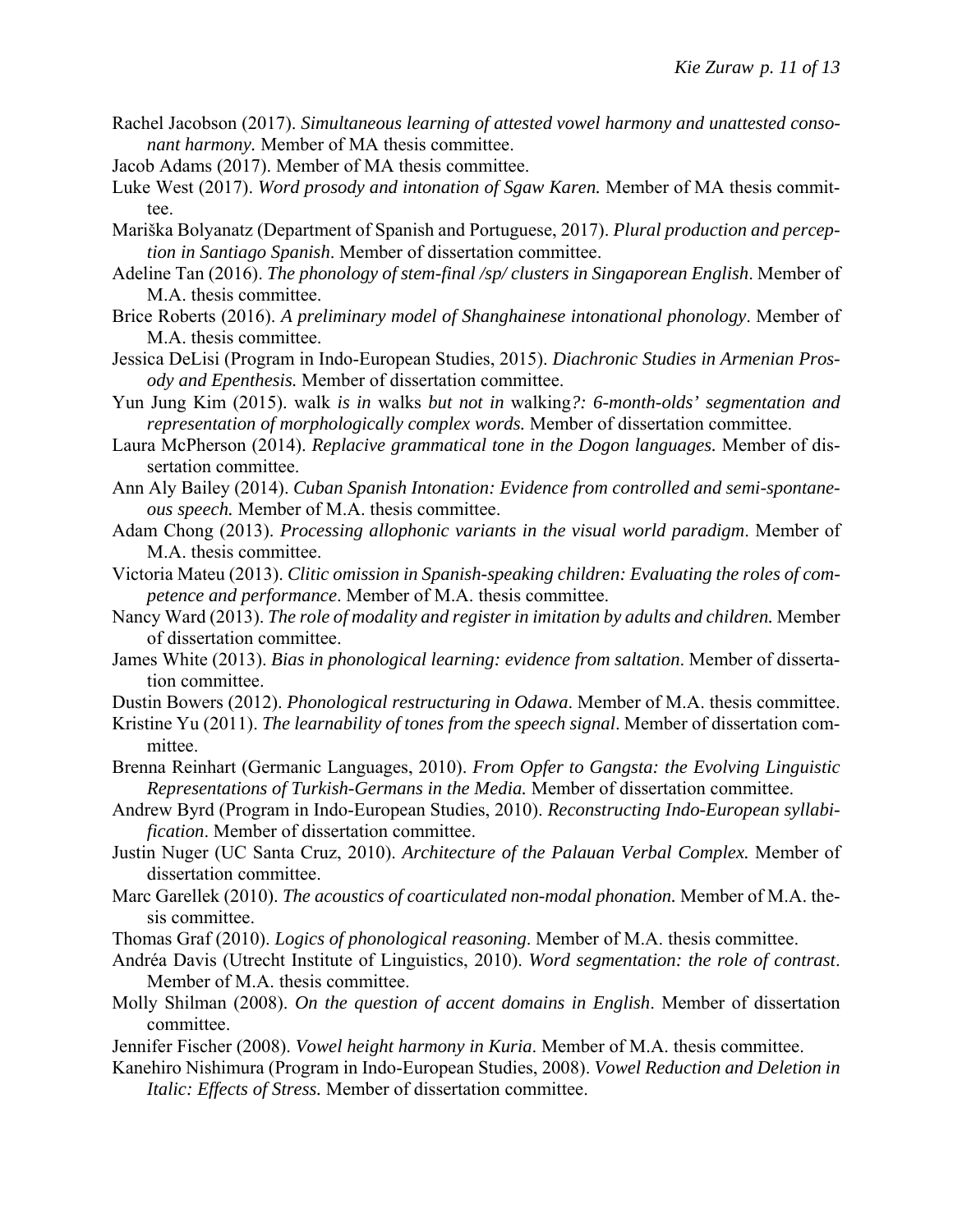- Sameer Khan (2008). *Intonational Phonology and Focus Prosody of Bengali.* Member of dissertation committee.
- Kristine Yu (2008). *The Prosody of Second Position Clitics and Focus in Zagreb Croatian*. Member of M.A. thesis committee.
- Guanjun Bella Feng (USC, 2006). *Prosodic morphemes vs. fixed segment morphemes: their segments, position and shape.* Member of dissertation committee.
- Leonard Chacha Mwita (2006). *A metrical analysis of a Kuria praise poem*. Member of M.A. thesis committee.
- Sarah VanWagenen (2005). *The morphologically organized mental lexicon: Further experimental evidence*. Member of M.A. thesis committee.
- Rebecca Scarborough (2004). *Coarticulation and the structure of the lexicon.* Member of dissertation committee.
- Jason Riggle (2004). *Generation, recognition, and learning in finite state Optimality Theory.* Member of dissertation committee.
- Katya Pertsova (2004). *Distribution of genitive plural allomorphs in the Russian lexicon and in the internal grammar of native speakers*. Member of M.A. thesis committee.
- Masangu Matondo (2003). *Tone and prosodic morphology in Kisukuma*. Member of dissertation committee.
- Tim Arbisi-Kelm (2003). *An analysis of variability in Spanish diminutive formation.* Member of M.A. thesis committee.
- Simona Montanari (USC, 2002). *"I want to tell you the story but I don't know what that's called": The narrative competence of Spanish-English bilingual children across their dominant and weaker language.* Member of screening committee.
- Carolina González (USC, 2002). *The effect of prosodic structure in consonantal processes*. Member of dissertation committee.
- Narineh Hacopian (USC, 2001). *The uvular fricative in Standard Persian Armenian.* Member of screening committee 2001
- Guanjun Feng (USC, 2001). *Existential and universal anchoring: a case study of Chinese diminutive affixation.* Member of screening committee 2001
- Yukiko Tsuboi (USC, 2001). *Derived versus underived segmental markedness: from the study of a floating feature in Nagahama Japanese.* Member of screening committee 2001
- Estibaliz Izagirre (USC, 2000). *The morphophonology interface in the stress pattern of some dialects of Basque.* Member of screening committee 2000

### **SELECTED SERVICE**

### **Associate editorships**

*Language (2010-2012) Phonology (2013-present) Phonological Analysis (2016-2018)* 

#### **Extra-departmental UCLA Committees**

Center for Southeast Asian Studies, Faculty Advisory Committee (2003-present) Excellence in Pedagogy and Innovative Classrooms (EPIC) steering committee (2017- 2018)